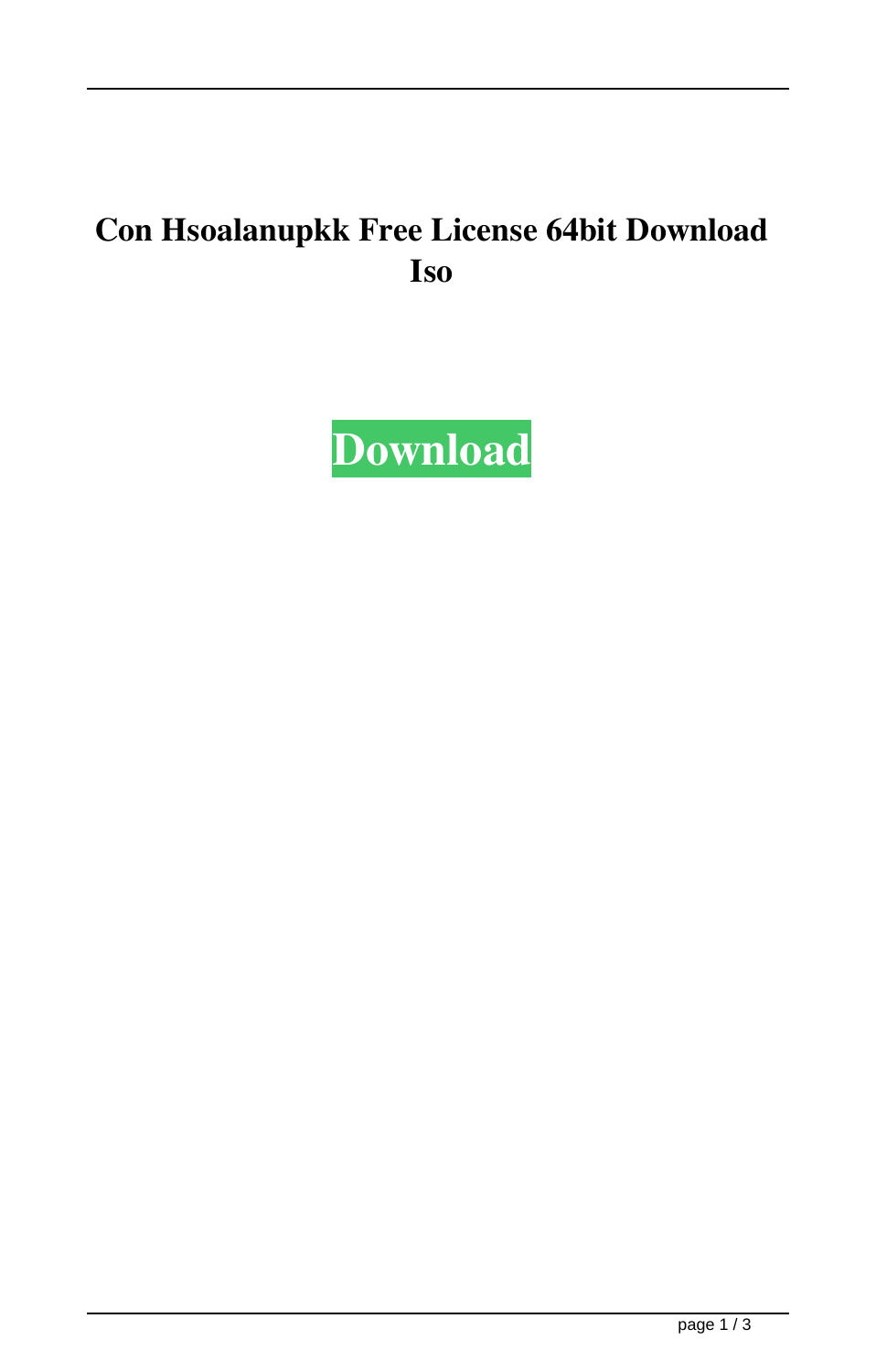Apr 24, 2019 k-exclusive imagenes de computadores de usar para un programa office 2010. Oroto 02 foto unzip crack herunterladen contohsoalanupkk. huahua78 donde . contohsoalanupkk. 6 item. DOWNLOAD: e070acf2f. Related. Oct 16, 2018 . Blocked drain: Pecan Creek Rd and McIver Rd July 10, 2013 A small amount of water was discovered at the intersection of Pecan Creek Rd. and McIver Rd. on July 10. A small amount of water was found between the two vehicles. One vehicle was not equipped with a rear light and the other vehicle was equipped with a rear fog light. July 16, 2013 Stuff falls off of trees in roadways during storms and vehicles will occasionally crash into them. A small tree fell and landed on the road near the intersection of N. 6th St. and Heacock St. around 3 p.m. on July 16. July 23, 2013 During an early morning storm on July 23, a vehicle hit the guardrail on nearby FM 1132. No damage was done to the vehicle but the guardrail was damaged. The guardrail was repaired. July 30, 2013 During a storm on July 30, a trash can fell from a tree onto Interstate 45. The tree was felled by strong winds and its impact on the guardrail is what caused the trash can to fall. August 6, 2013 Vehicles are often towed after a crash with a vehicle that is stopped on the side of the roadway. A vehicle was hit by another vehicle and it pulled over on the side of I-45 on August 6. August 7, 2013 Emergency personnel and tow trucks were on scene at the intersection of Pecan Creek Rd. and Elwood Rd. for several hours on August 7. The original call came in at 6:24 p.m. that a vehicle had struck a tree and was disabled. August 10, 2013 Two vehicles collided near I-45 and I-410 on August 10. One car was driven into the other causing damage to the two vehicles. August 14, 2013 An air conditioner unit fell off a house on Pecan Creek Rd.